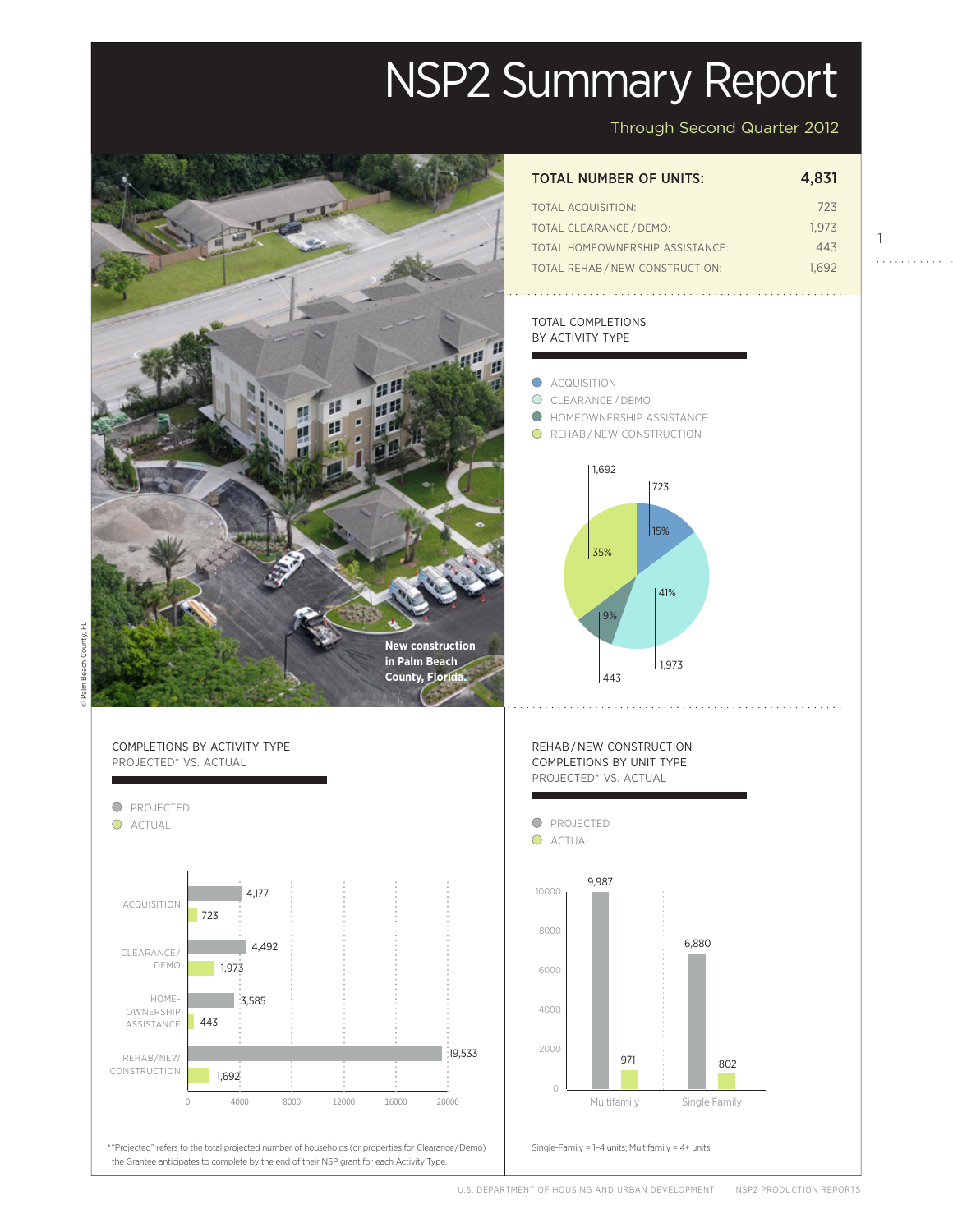г

| GRANTEE                                           | <b>ACQUISITION</b>                    | CLEARANCE/<br>DEMO                    | HOME-<br>OWNERSHIP<br>ASSISTANCE | REHAB/<br><b>NEW</b><br>CONSTRUCTION       | TOTAL                          |
|---------------------------------------------------|---------------------------------------|---------------------------------------|----------------------------------|--------------------------------------------|--------------------------------|
| Alameda County, CA                                | 21                                    |                                       |                                  | 0                                          | 21                             |
| LH25<br>LMMI                                      | $\circ$<br>21                         |                                       |                                  | $\overline{O}$                             | $\mathbf 0$<br>21              |
| $\cdots$<br>Boston, MA                            | 4                                     |                                       | 0                                | 20                                         | 24                             |
| LH25<br>LMMI                                      | $\mathsf{O}\xspace$<br>$\overline{4}$ |                                       | $\overline{O}$                   | $11\,$<br>9                                | 11<br>13                       |
| Camden Redevelopment<br>Agency                    |                                       | $\mathbf 0$                           | $\mathbf 0$                      | 33                                         | 33                             |
| LH25<br>LMMI                                      |                                       | $\overline{0}$                        | $\overline{0}$                   | 33<br>$\overline{0}$                       | 33<br>$\mathbf 0$              |
| Center for Community<br>Self Help                 | $\mathbf 0$                           |                                       |                                  | 41                                         | 41                             |
| LH25<br>LMMI                                      | $\mathbf{0}$<br>$\overline{O}$        |                                       |                                  | 25<br>16                                   | 25<br>16                       |
| Chicago, IL                                       |                                       | 1                                     |                                  | $\mathbf 0$                                | 1                              |
| LH25<br><b>LMMI</b>                               |                                       | $\mathbf{1}$                          |                                  | $\overline{O}$<br>$\overline{0}$           | $\mathbf 0$<br>$\mathbf{1}$    |
| .<br>Chicanos Por<br>La Causa, Inc.               | 0                                     | $\mathsf{O}\xspace$                   | 20                               | 313                                        | 333                            |
| <b>LH25</b><br><b>LMMI</b>                        | $\overline{O}$<br>$\overline{O}$      | $\overline{0}$<br>$\mathsf{O}\xspace$ | $\,8\,$<br>12                    | 172<br>141                                 | 180<br>153                     |
| City of Little Rock                               | $\mathbf 0$                           | 0                                     | $\mathbf 0$                      | 4                                          | 4                              |
| LH25<br><b>LMMI</b>                               | $\overline{O}$                        | $\overline{0}$                        | $\mathbf{O}$                     | $\overline{\phantom{a}}$<br>$\overline{3}$ | $\mathbb{1}$<br>$\overline{3}$ |
| .<br>City of Reno Housing<br>Authority            |                                       |                                       |                                  | 96                                         | 96                             |
| LH25<br>LMMI                                      |                                       |                                       |                                  | 60<br>36                                   | 60<br>36                       |
| City of Sarasota                                  | 43                                    | $\overline{2}$                        |                                  | $\mathbf 0$                                | 45                             |
| LH25<br>LMMI                                      | 22<br>21                              | $\overline{2}$                        |                                  | $\overline{0}$<br>$\mathsf{O}\xspace$      | 22<br>23                       |
| $\sim$ $\sim$ $\sim$ $\sim$<br>Columbus, OH       |                                       | 96                                    |                                  | 29                                         | 125                            |
| LH25<br>LMMI                                      |                                       | 96                                    |                                  | $10\,$<br>$19$                             | $10$<br>115                    |
| Cuyahoga County Land<br>Reutilization Corporation |                                       | 389                                   |                                  | 27                                         | 416                            |
| LH25<br>LMMI                                      |                                       | 389                                   |                                  | $\circ$<br>27                              | $\mathbf 0$<br>416             |

LH25 = Low Income Set Aside (< 50% AMI); LMMI = Low, Moderate, Middle Income (51%–120% AMI); "0" indicates a projected activity with no reported completions; blank columns indicate an activity type which was not selected by the grantee

. . . . . . . . . . . .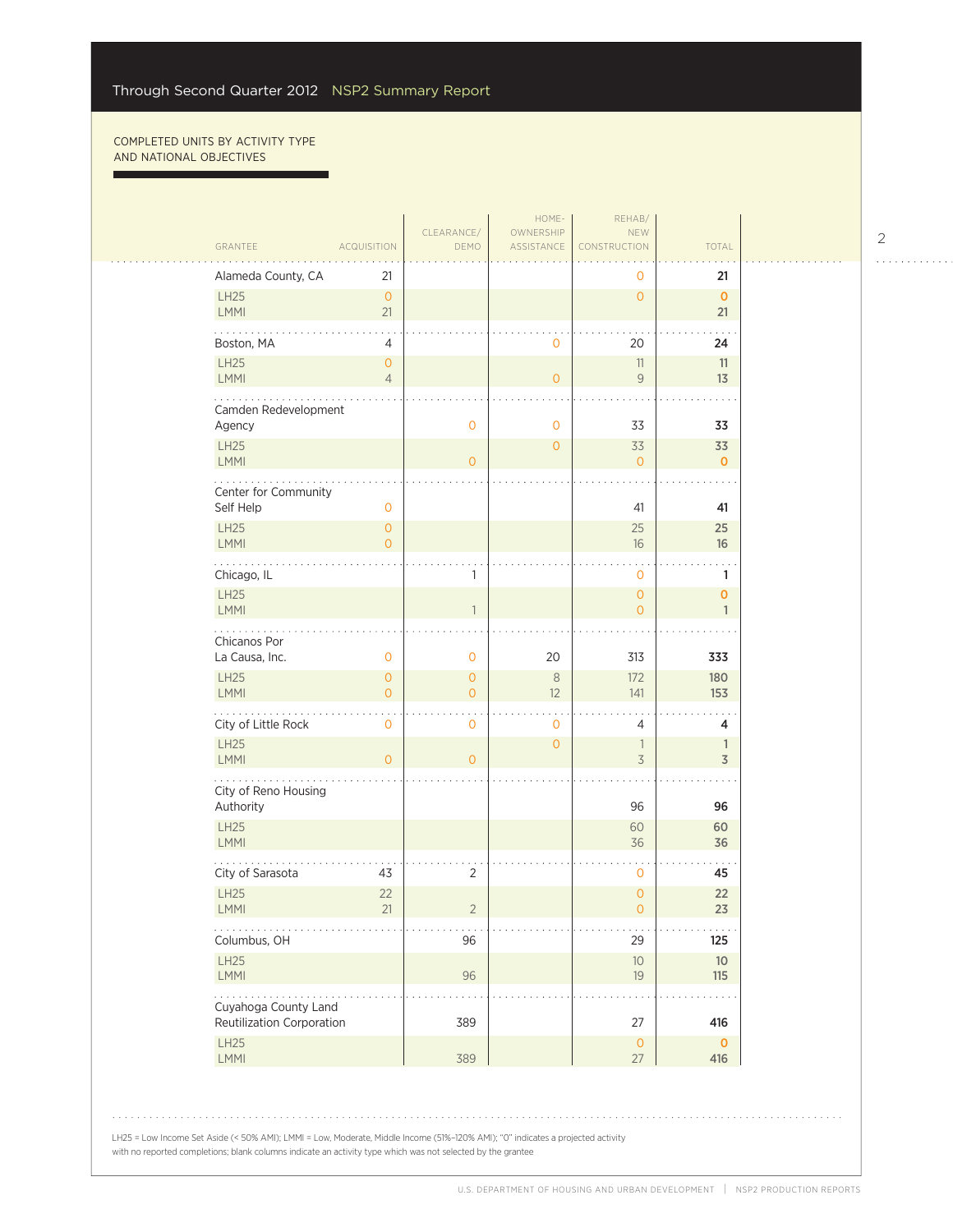| DEMO<br>ASSISTANCE<br>CONSTRUCTION<br><b>TOTAL</b><br>GRANTEE<br><b>ACQUISITION</b><br>Dayton, OH<br>940<br>985<br>44<br>LH25<br>9<br>9<br><b>LMMI</b><br>940<br>35<br>976<br>$\overline{1}$<br>Denver, CO<br>17<br>15<br>40<br>72<br>LH25<br>$17\,$<br>17<br>LMMI<br>55<br>40<br>15<br>El Paso Collaborative<br>94<br>94<br><b>LH25</b><br>35<br>35<br>LMMI<br>59<br>59<br>Evanston, IL<br>14<br>0<br>14<br>LH25<br>$\overline{O}$<br>$\sqrt{6}$<br>6<br>LMMI<br>$\,8\,$<br>8<br>Habitat for Humanity<br>International Inc<br>$\mathbf 0$<br>$\mathbf 0$<br>16<br>16<br><b>LH25</b><br>$\overline{0}$<br>$\mathbf{O}$<br>10 <sup>°</sup><br>10 <sup>°</sup><br><b>LMMI</b><br>$\overline{O}$<br>$\overline{O}$<br>6<br>6<br>Hamilton County, OH<br>$\mathbf 0$<br>18<br>18<br>36<br>LH25<br>14<br>14<br>LMMI<br>$\overline{O}$<br>$18\,$<br>$\overline{4}$<br>22<br>Healthy Neighborhoods Inc.<br>3<br>31<br>44<br>78<br><b>LH25</b><br>11<br>13<br>24<br>LMMI<br>20<br>31<br>$\overline{3}$<br>54<br>Housing Authority of<br>Camden City<br>0<br>$\mathbf 0$<br>$\mathbf 0$<br><b>LH25</b><br>$\mathbf{O}$<br>$\mathbf{O}$<br>LMMI<br>$\overline{O}$<br>$\overline{O}$<br>$\mathbf{O}$<br>Housing Authority of the<br>City of Tampa<br>$\mathsf{O}\xspace$<br>$\mathbf 0$<br>$\mathbf 0$<br><b>LH25</b><br>$\mathbf{O}$<br>$\mathbf 0$<br><b>LMMI</b><br>$\overline{O}$<br>$\overline{O}$<br>$\mathbf 0$<br>.<br>Hsg Trust of<br>Santa Clara County<br>49<br>23<br>72<br>LH25<br>$\circ$<br>$\sqrt{6}$<br>6<br>23<br>LMMI<br>43<br>66<br>2.12.11<br>Indio, CA<br>$\mathbf 0$<br>$\overline{4}$<br>4<br>$\overline{\mathcal{S}}$<br><b>LH25</b><br>$\mathsf{O}\xspace$<br>$\overline{3}$<br>LMMI<br>$\mathbb{1}$<br>$\mathbf{1}$ |  | CLEARANCE/ | HOME-<br>OWNERSHIP | REHAB/<br>NEW |  |
|-----------------------------------------------------------------------------------------------------------------------------------------------------------------------------------------------------------------------------------------------------------------------------------------------------------------------------------------------------------------------------------------------------------------------------------------------------------------------------------------------------------------------------------------------------------------------------------------------------------------------------------------------------------------------------------------------------------------------------------------------------------------------------------------------------------------------------------------------------------------------------------------------------------------------------------------------------------------------------------------------------------------------------------------------------------------------------------------------------------------------------------------------------------------------------------------------------------------------------------------------------------------------------------------------------------------------------------------------------------------------------------------------------------------------------------------------------------------------------------------------------------------------------------------------------------------------------------------------------------------------------------------------------------------------------------------------------------------------------------|--|------------|--------------------|---------------|--|
|                                                                                                                                                                                                                                                                                                                                                                                                                                                                                                                                                                                                                                                                                                                                                                                                                                                                                                                                                                                                                                                                                                                                                                                                                                                                                                                                                                                                                                                                                                                                                                                                                                                                                                                                   |  |            |                    |               |  |
|                                                                                                                                                                                                                                                                                                                                                                                                                                                                                                                                                                                                                                                                                                                                                                                                                                                                                                                                                                                                                                                                                                                                                                                                                                                                                                                                                                                                                                                                                                                                                                                                                                                                                                                                   |  |            |                    |               |  |
|                                                                                                                                                                                                                                                                                                                                                                                                                                                                                                                                                                                                                                                                                                                                                                                                                                                                                                                                                                                                                                                                                                                                                                                                                                                                                                                                                                                                                                                                                                                                                                                                                                                                                                                                   |  |            |                    |               |  |
|                                                                                                                                                                                                                                                                                                                                                                                                                                                                                                                                                                                                                                                                                                                                                                                                                                                                                                                                                                                                                                                                                                                                                                                                                                                                                                                                                                                                                                                                                                                                                                                                                                                                                                                                   |  |            |                    |               |  |
|                                                                                                                                                                                                                                                                                                                                                                                                                                                                                                                                                                                                                                                                                                                                                                                                                                                                                                                                                                                                                                                                                                                                                                                                                                                                                                                                                                                                                                                                                                                                                                                                                                                                                                                                   |  |            |                    |               |  |
|                                                                                                                                                                                                                                                                                                                                                                                                                                                                                                                                                                                                                                                                                                                                                                                                                                                                                                                                                                                                                                                                                                                                                                                                                                                                                                                                                                                                                                                                                                                                                                                                                                                                                                                                   |  |            |                    |               |  |
|                                                                                                                                                                                                                                                                                                                                                                                                                                                                                                                                                                                                                                                                                                                                                                                                                                                                                                                                                                                                                                                                                                                                                                                                                                                                                                                                                                                                                                                                                                                                                                                                                                                                                                                                   |  |            |                    |               |  |
|                                                                                                                                                                                                                                                                                                                                                                                                                                                                                                                                                                                                                                                                                                                                                                                                                                                                                                                                                                                                                                                                                                                                                                                                                                                                                                                                                                                                                                                                                                                                                                                                                                                                                                                                   |  |            |                    |               |  |
|                                                                                                                                                                                                                                                                                                                                                                                                                                                                                                                                                                                                                                                                                                                                                                                                                                                                                                                                                                                                                                                                                                                                                                                                                                                                                                                                                                                                                                                                                                                                                                                                                                                                                                                                   |  |            |                    |               |  |
|                                                                                                                                                                                                                                                                                                                                                                                                                                                                                                                                                                                                                                                                                                                                                                                                                                                                                                                                                                                                                                                                                                                                                                                                                                                                                                                                                                                                                                                                                                                                                                                                                                                                                                                                   |  |            |                    |               |  |
|                                                                                                                                                                                                                                                                                                                                                                                                                                                                                                                                                                                                                                                                                                                                                                                                                                                                                                                                                                                                                                                                                                                                                                                                                                                                                                                                                                                                                                                                                                                                                                                                                                                                                                                                   |  |            |                    |               |  |
|                                                                                                                                                                                                                                                                                                                                                                                                                                                                                                                                                                                                                                                                                                                                                                                                                                                                                                                                                                                                                                                                                                                                                                                                                                                                                                                                                                                                                                                                                                                                                                                                                                                                                                                                   |  |            |                    |               |  |
|                                                                                                                                                                                                                                                                                                                                                                                                                                                                                                                                                                                                                                                                                                                                                                                                                                                                                                                                                                                                                                                                                                                                                                                                                                                                                                                                                                                                                                                                                                                                                                                                                                                                                                                                   |  |            |                    |               |  |
|                                                                                                                                                                                                                                                                                                                                                                                                                                                                                                                                                                                                                                                                                                                                                                                                                                                                                                                                                                                                                                                                                                                                                                                                                                                                                                                                                                                                                                                                                                                                                                                                                                                                                                                                   |  |            |                    |               |  |
|                                                                                                                                                                                                                                                                                                                                                                                                                                                                                                                                                                                                                                                                                                                                                                                                                                                                                                                                                                                                                                                                                                                                                                                                                                                                                                                                                                                                                                                                                                                                                                                                                                                                                                                                   |  |            |                    |               |  |
|                                                                                                                                                                                                                                                                                                                                                                                                                                                                                                                                                                                                                                                                                                                                                                                                                                                                                                                                                                                                                                                                                                                                                                                                                                                                                                                                                                                                                                                                                                                                                                                                                                                                                                                                   |  |            |                    |               |  |
|                                                                                                                                                                                                                                                                                                                                                                                                                                                                                                                                                                                                                                                                                                                                                                                                                                                                                                                                                                                                                                                                                                                                                                                                                                                                                                                                                                                                                                                                                                                                                                                                                                                                                                                                   |  |            |                    |               |  |
|                                                                                                                                                                                                                                                                                                                                                                                                                                                                                                                                                                                                                                                                                                                                                                                                                                                                                                                                                                                                                                                                                                                                                                                                                                                                                                                                                                                                                                                                                                                                                                                                                                                                                                                                   |  |            |                    |               |  |
|                                                                                                                                                                                                                                                                                                                                                                                                                                                                                                                                                                                                                                                                                                                                                                                                                                                                                                                                                                                                                                                                                                                                                                                                                                                                                                                                                                                                                                                                                                                                                                                                                                                                                                                                   |  |            |                    |               |  |
|                                                                                                                                                                                                                                                                                                                                                                                                                                                                                                                                                                                                                                                                                                                                                                                                                                                                                                                                                                                                                                                                                                                                                                                                                                                                                                                                                                                                                                                                                                                                                                                                                                                                                                                                   |  |            |                    |               |  |
|                                                                                                                                                                                                                                                                                                                                                                                                                                                                                                                                                                                                                                                                                                                                                                                                                                                                                                                                                                                                                                                                                                                                                                                                                                                                                                                                                                                                                                                                                                                                                                                                                                                                                                                                   |  |            |                    |               |  |
|                                                                                                                                                                                                                                                                                                                                                                                                                                                                                                                                                                                                                                                                                                                                                                                                                                                                                                                                                                                                                                                                                                                                                                                                                                                                                                                                                                                                                                                                                                                                                                                                                                                                                                                                   |  |            |                    |               |  |
|                                                                                                                                                                                                                                                                                                                                                                                                                                                                                                                                                                                                                                                                                                                                                                                                                                                                                                                                                                                                                                                                                                                                                                                                                                                                                                                                                                                                                                                                                                                                                                                                                                                                                                                                   |  |            |                    |               |  |
|                                                                                                                                                                                                                                                                                                                                                                                                                                                                                                                                                                                                                                                                                                                                                                                                                                                                                                                                                                                                                                                                                                                                                                                                                                                                                                                                                                                                                                                                                                                                                                                                                                                                                                                                   |  |            |                    |               |  |
|                                                                                                                                                                                                                                                                                                                                                                                                                                                                                                                                                                                                                                                                                                                                                                                                                                                                                                                                                                                                                                                                                                                                                                                                                                                                                                                                                                                                                                                                                                                                                                                                                                                                                                                                   |  |            |                    |               |  |

LH25 = Low Income Set Aside (< 50% AMI); LMMI = Low, Moderate, Middle Income (51%–120% AMI); "0" indicates a projected activity with no reported completions; blank columns indicate an activity type which was not selected by the grantee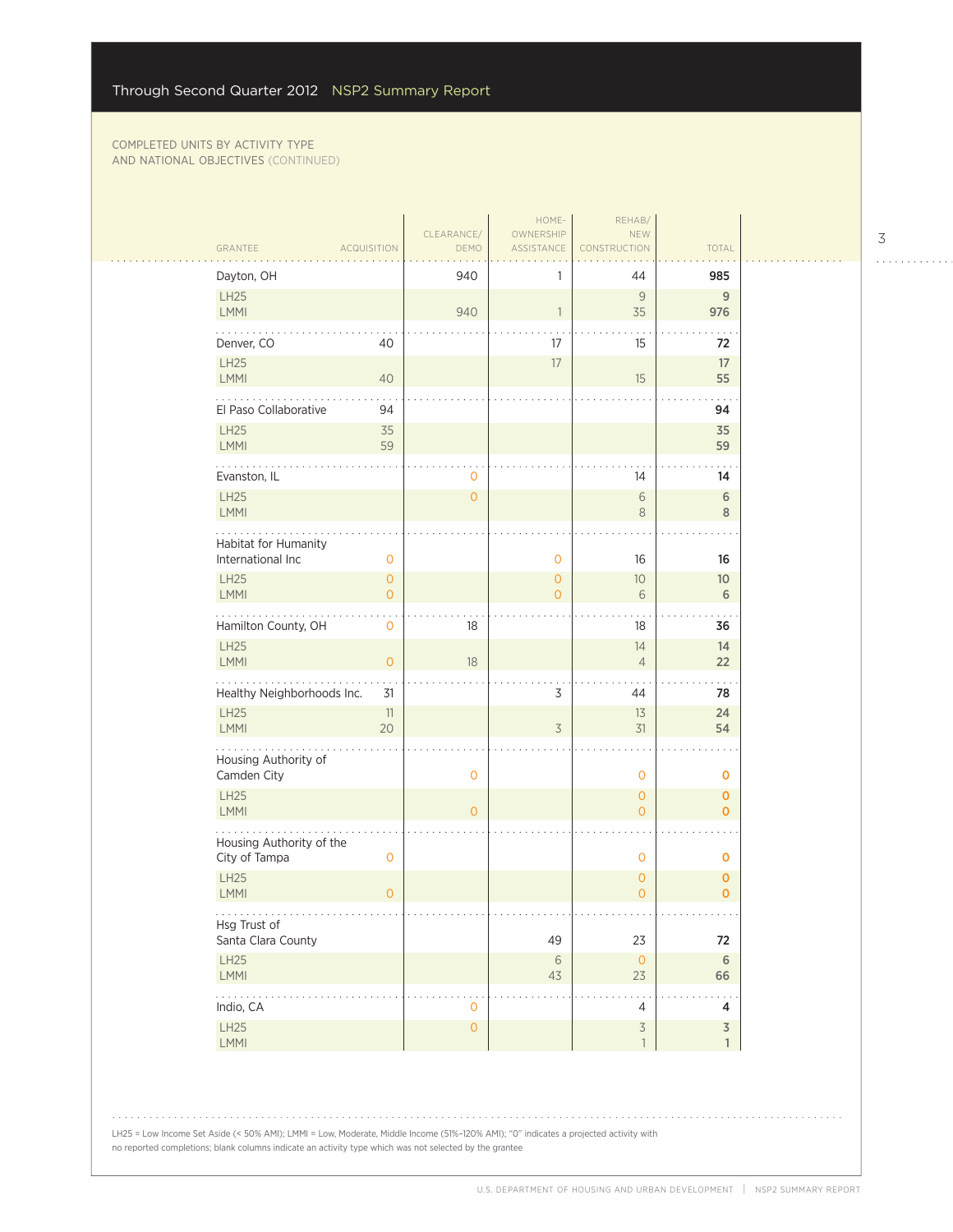| GRANTEE<br><b>ACQUISITION</b>                                | DEMO           | ASSISTANCE         | CONSTRUCTION             | <b>TOTAL</b>       |  |
|--------------------------------------------------------------|----------------|--------------------|--------------------------|--------------------|--|
| Lake Worth Community<br>Redevelopment Agency<br>$\mathbf{O}$ | 0              | $\circ$            | 10                       | 10                 |  |
| <b>LH25</b><br>$\mathbf{O}$                                  |                | $\mathbf{O}$       | 5                        | 5                  |  |
| <b>LMMI</b><br>$\overline{O}$                                | $\overline{O}$ | $\mathbf{O}$       | 5                        | 5                  |  |
| Long Beach, CA<br>6                                          |                | 69                 |                          | 75                 |  |
| <b>LH25</b><br>6<br><b>LMMI</b>                              |                | 69                 |                          | 6<br>69            |  |
| Los Angeles Neighborhood<br>Housing Services Inc.            |                | 32                 |                          | 32                 |  |
| LH25<br><b>LMMI</b>                                          |                | 1<br>31            |                          | $\mathbf{1}$<br>31 |  |
| Los Angeles, CA                                              |                |                    | 26                       | 26                 |  |
| <b>LH25</b>                                                  |                |                    | $6\phantom{.}6$          | 6                  |  |
| <b>LMMI</b>                                                  |                |                    | 20                       | 20                 |  |
| Massachusetts Housing<br>Investment Corporation              |                | 18                 | 183                      | 201                |  |
| <b>LH25</b>                                                  |                |                    | 60                       | 60                 |  |
| <b>LMMI</b>                                                  |                | 18                 | 123                      | 141                |  |
| Metropolitan Development                                     |                |                    |                          |                    |  |
| and Housing Agency<br>194                                    |                | 4                  | 16                       | 214                |  |
| LH25<br>178<br><b>LMMI</b><br>16                             |                | $\overline{4}$     | $\overline{2}$<br>14     | 180<br>34          |  |
| Milwaukee, WI                                                | 78             | 10                 | $\mathbf 0$              | 88                 |  |
| LH25                                                         |                | $\overline{3}$     | $\overline{0}$           | $\overline{3}$     |  |
| <b>LMMI</b>                                                  | 78             | $\overline{7}$     | $\overline{0}$           | 85                 |  |
| Minneapolis, MN                                              | 0              | 39                 | $\mathbf{0}$             | 39                 |  |
| <b>LH25</b><br><b>LMMI</b>                                   | $\Omega$       | $\mathbf{0}$<br>39 | $\mathbf{O}$<br>$\Omega$ | $\mathbf 0$<br>39  |  |
| Modesto, CA<br>45                                            |                |                    |                          | 45                 |  |
| 5<br>LH25<br>LMMI<br>40                                      |                |                    |                          | 5<br>40            |  |
| .<br>National Housing Trust<br>Community Development Fund    |                |                    | $\mathbf 0$              | O                  |  |
| <b>LH25</b>                                                  |                |                    | $\circ$                  | $\mathbf 0$        |  |
| LMMI                                                         |                |                    | $\overline{O}$           | $\mathbf{O}$       |  |
| Neighborhood Housing<br>Services of Orange County            |                |                    | 18                       | 18                 |  |
| <b>LH25</b>                                                  |                |                    | $\overline{7}$           | $\overline{7}$     |  |
| LMMI                                                         |                |                    | $11\,$                   | 11                 |  |
|                                                              |                |                    |                          |                    |  |

. . . . . . . . . . . .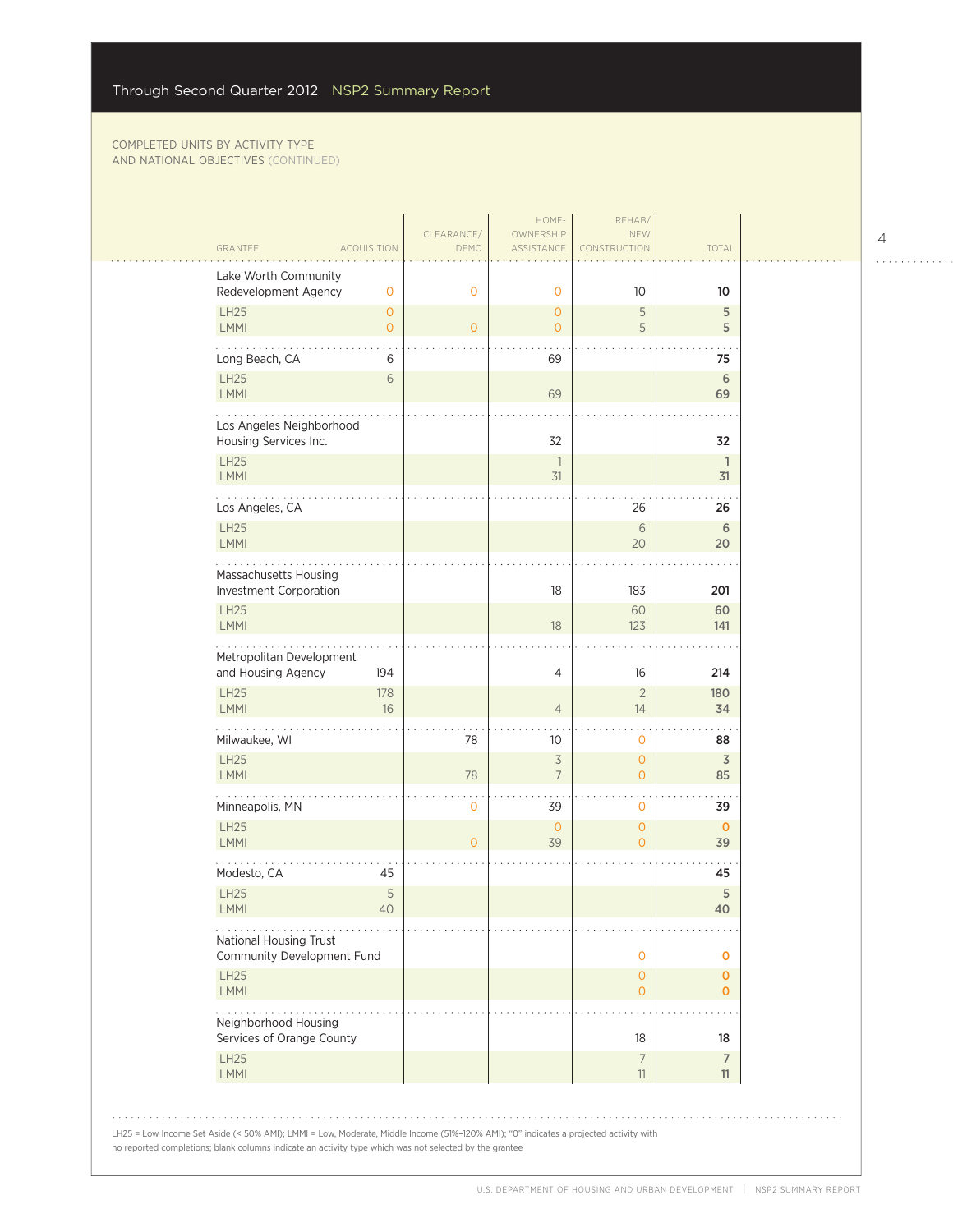| GRANTEE<br><b>ACQUISITION</b>                          |                                | CLEARANCE/<br>DEMO | HOME-<br>OWNERSHIP<br>ASSISTANCE | REHAB/<br><b>NEW</b><br>CONSTRUCTION | <b>TOTAL</b>                          |  |
|--------------------------------------------------------|--------------------------------|--------------------|----------------------------------|--------------------------------------|---------------------------------------|--|
| Neighborhood Housing                                   |                                |                    |                                  |                                      |                                       |  |
| Services of South Florida, Inc.<br>LH25                |                                |                    |                                  | 3<br>$\mathbf{O}$                    | 3<br>$\mathbf 0$                      |  |
| LMMI                                                   |                                |                    |                                  | 3                                    | 3                                     |  |
| Neighborhood Lending<br>Partners of West Florida, Inc. | 116                            | 23                 | 3                                | $\mathbf{O}$                         | 142                                   |  |
| <b>LH25</b><br>LMMI                                    | 22<br>94                       | 23                 | $\overline{3}$                   | $\overline{O}$<br>$\overline{O}$     | 22<br>120                             |  |
| .<br>New Orleans<br>Redevelopment Authority            | $\mathbf{O}$                   | 20                 |                                  | 21                                   | 41                                    |  |
| LH25<br>LMMI                                           | $\overline{O}$                 | 20                 |                                  | $\,8\,$<br>13                        | 8<br>33                               |  |
| New York City, NY                                      | $\mathbf{O}$                   |                    | 0                                | $\mathbf{O}$                         | 0                                     |  |
| LH25<br>LMMI                                           | $\circ$<br>$\overline{O}$      |                    | $\overline{0}$                   | $\overline{O}$<br>$\overline{O}$     | $\mathbf 0$<br>$\mathbf 0$            |  |
| $\sim$ $\sim$<br>Newark, NJ                            | $\mathbf{O}$                   |                    |                                  | $\mathbf{O}$                         | $\mathbf 0$                           |  |
| LH25<br><b>LMMI</b>                                    | $\circ$<br>$\Omega$            |                    |                                  | $\overline{0}$<br>$\Omega$           | $\mathbf 0$<br>$\mathbf 0$            |  |
| North Little Rock, AR                                  |                                | 14                 | 0                                | 19                                   | 33                                    |  |
| LH25<br><b>LMMI</b>                                    |                                | 14                 | $\Omega$                         | 14<br>5                              | 14<br>19                              |  |
| Palm Beach County, FL                                  | 1                              |                    | 11                               | 0                                    | 12                                    |  |
| LH25<br><b>LMMI</b>                                    | $\overline{O}$<br>$\mathbf{1}$ |                    | $\mathsf{9}$<br>$\overline{2}$   | $\overline{O}$<br>$\Omega$           | 9<br>$\overline{3}$                   |  |
| Philadelphia, PA                                       |                                | $\mathbf{O}$       |                                  | $\mathbf{O}$                         | $\mathbf 0$                           |  |
| <b>LH25</b><br>LMMI                                    |                                | $\overline{O}$     |                                  | $\overline{0}$<br>$\Omega$           | $\mathbf 0$<br>$\mathbf 0$            |  |
| Phoenix, AZ                                            | 0                              | 11                 | 0                                | 58                                   | 69                                    |  |
| <b>LH25</b><br>LMMI                                    | $\overline{O}$<br>$\Omega$     | 11                 | $\overline{O}$                   | $\overline{0}$<br>58                 | $\mathbf 0$<br>69                     |  |
| .<br>Pima County, AZ                                   |                                | 18                 | 116                              | .<br>101                             | $\alpha$ , $\alpha$ , $\alpha$<br>235 |  |
| LH25<br>LMMI                                           |                                | 18                 | 32<br>84                         | 36<br>65                             | 68<br>167                             |  |
| .<br>Prichard Housing Authority                        | 25                             | 24                 |                                  | 28                                   | .<br>77                               |  |
| LH25<br>LMMI                                           | 25                             | 24                 |                                  | $\overline{0}$<br>28                 | $\bullet$<br>77                       |  |

LH25 = Low Income Set Aside (< 50% AMI); LMMI = Low, Moderate, Middle Income (51%–120% AMI); "0" indicates a projected activity with no reported completions; blank columns indicate an activity type which was not selected by the grantee